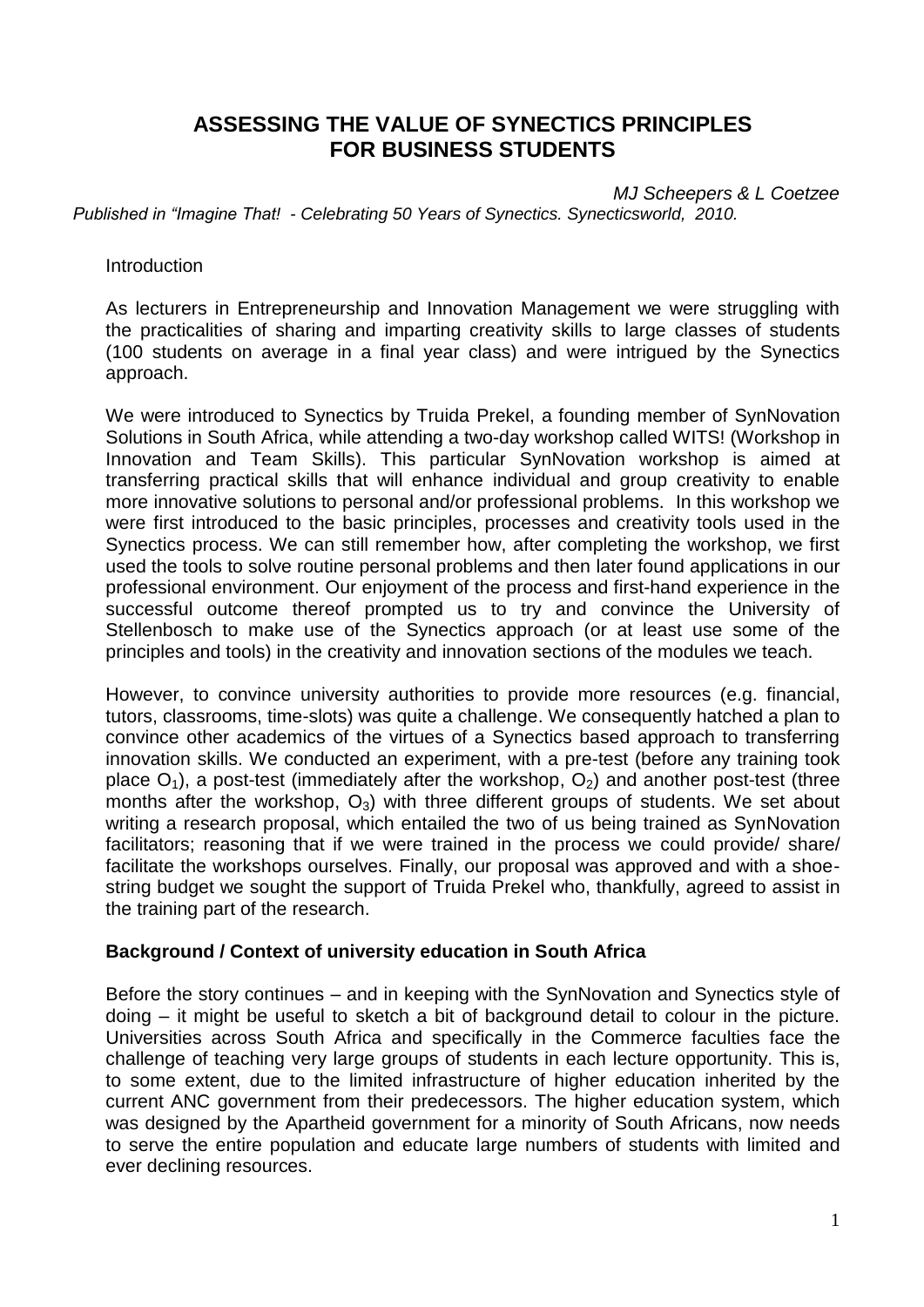Additionally, lectures are generally very short (50 minutes). This is a very limited time to get the attention of a large group, share a lot of information and transfer skills if necessary. Due to the limited presentation time and large student numbers there are limited opportunities for interaction with students. In the first year, student numbers range from 180 to 300 students per contact session (lecture); students therefore learn from early on that they can get away with being rather passive in class, especially in subjects of a theoretical nature. As students continue to their second and third years this behavioural pattern becomes established and, save for the five or six talkative students who volunteer to participate in class discussions, many students remain passive and largely "invisible" in class. In this kind of context low energy levels prevail in class.

In subjects like Entrepreneurship, Creativity and Innovation Management this is highly problematic, since the individual student's active participation is relevant and important to enhance their learning experience.

Another challenge that we experienced was that students are accustomed to thinking in a linear fashion, since most of their commerce subjects teach logical thinking patterns. They therefore find it challenging to think divergently and generate innovative (absurd) ideas, before settling on an idea for a project, potential new business or innovation. The university where we teach also tends to favour quantitative research in the positivist tradition – holding logic and rationality in high regard. At university we are taught analytical skills, to question everything and critically evaluate our own and others' ideas and theories. But do these techniques cultivate creative and entrepreneurial individuals who drive innovation and progress in society?

These were some of the challenges we were facing at the time we took part in the WITS! SynNovation workshop, and we wanted to explore the possibility of introducing some of these "absurd" concepts into our academic modules.

### **What we did**

As mentioned before, we drew up a research proposal, which was used to apply for funding. The purpose of the research was stated as follows: "To determine the effectiveness of the SynNovation approach in transferring innovation and creativity skills at a higher educational institution."

We decided to use an experimental study to see whether students' creativity, innovation and related skills would be influenced by a one-day SynNovation workshop, called "Toolbox for Brainwaves." This workshop was able to accommodate larger groups, more or less 20 participants, and was ideal for the limited time we had available (to get students to attend a two-day workshop over a weekend would be near impossible). The Synectics principles and several "tools" for creativity were shared with the participants and in a hands-on approach they worked to solve personally experienced problems.

The participants used in the experiment were selected from the final year Creativity and Innovation Management class. These students had already been exposed to some creativity, innovation and entrepreneurial principles throughout their studies; in some respects, quite a tough audience. Participation was also completely voluntary and no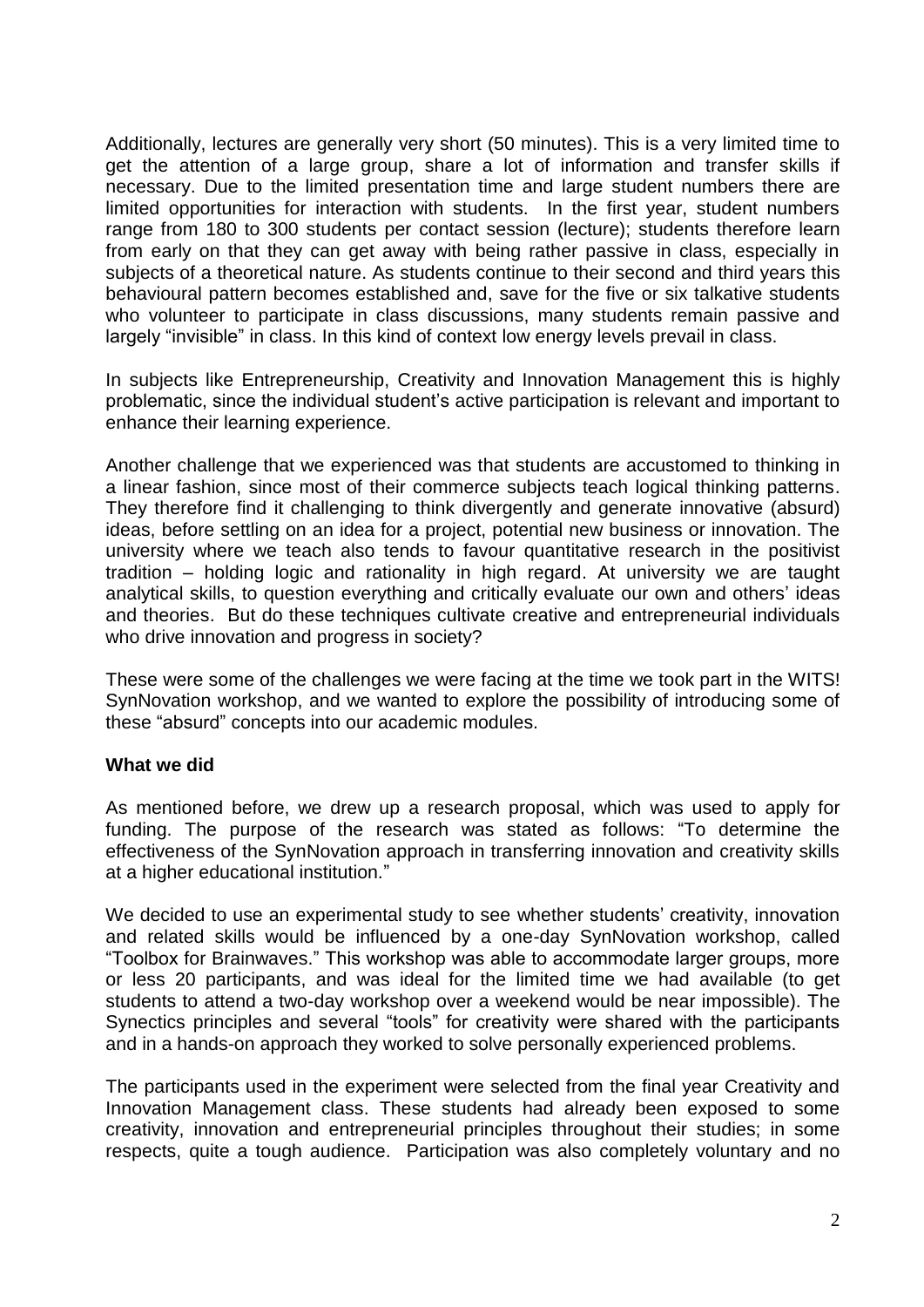student was forced to take part; about two thirds of the class volunteered to take part to find out whether they could acquire any new skills.

Three workshops were held on different Saturdays over a two-month period, due to budget limitations on the Stellenbosch campus. Besides being exposed to the basic principles of Synectics, the participant group of 20 was split into two. The one group stayed in the venue where they had the opportunity to apply the skills (under the lens of a video camera!), while the second group were taken to an observation room (fitted with a television) where they could watch the other group's interactions and problem-solving skills. The groups then exchanged roles: one group doing, while the other learns by carefully observing. In this way, learning is enhanced by participants being able to view each other and recognise and identify the various roles and behaviours of group members interacting.

Before taking part in the "Toolbox for Brainwaves," students were asked to rate themselves on various aspects such as their knowledge of innovation and creativity principles, their own creativity skills as well as other related skills, such as communication, teamwork and problem-solving. Immediately after the completing the one-day workshop, they were again asked to rate themselves using a similar questionnaire. A final evaluation took place three months after the workshop. Students were asked to first think back to their initial skills level before the workshop and then rate their current (i.e. three months after workshop) skills level. This is important as it has been shown that participants in a training workshop might have very high scores immediately after the workshop, since they enjoyed it so much, but may after a period of time discover that no real skills transfer has taken place. On the other hand, they may also have rated their own skills before the workshop unrealistically (or immodestly?) high.



 $X = Workshop$ 

Figure 1: Representation of times of measurement

### **What was measured?**

By using a questionnaire we were able to gain quantitative insight into students' perceptions of their own skills on various factors. The factors that were considered, included:

 *Knowledge of creativity and innovation*: Students were asked to rate their knowledge in terms of how positive behaviours stimulate creativity; tools for creativity and application of these to personal problems and problems in their studies/work; the use of creativity techniques in a group setting, and their innovation skills.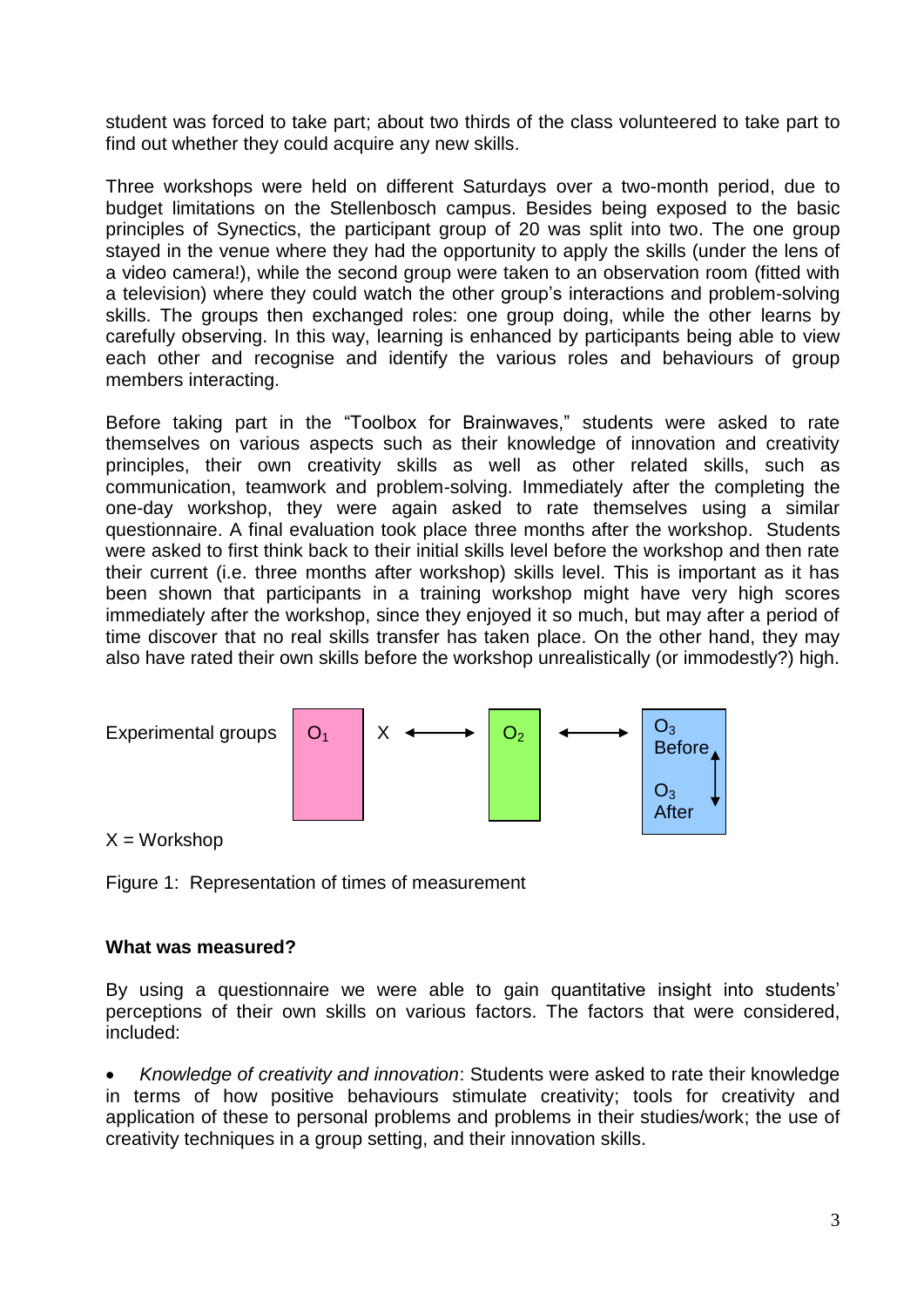*Communication skills*: Questions in this section referred to personal abilities to communicate; provide constructive feedback; time management when being creative; ability to build consensus, and; ability to trust others.

 *Creative abilities*: Several questions were asked pertaining to their abilities to solve problems creatively and innovatively; effective decision-making, and to look at problems from new perspectives.

 *Teamwork*: Students had to rate themselves on their listening skills; ability to work with others, to evaluate ideas in a positive manner, and to receive the suggestions from team members.

 *Problem-solving*: Finally students were asked to assess their ability to solve complex problems, while maintaining high energy levels.

Students' experiences and comments on the workshop were also captured on the same questionnaire in the open-ended section.

# **Outcomes**

The results from the experiment confirmed that all participants rated themselves significantly better after having participated in the "Toolbox for Brainwaves" workshop, and these skills seem to stay with the participants over time. Most of the factors displayed a similar pattern to that illustrated in Figure 2, when the average scores for all three groups of students were compared on the various factors.

In Figure 2 *creative ability* is shown as an example that is typical of the results for the other factors tested as well, using a box plot.



Figure 2: Box plot of the change in creative ability before and after the workshop